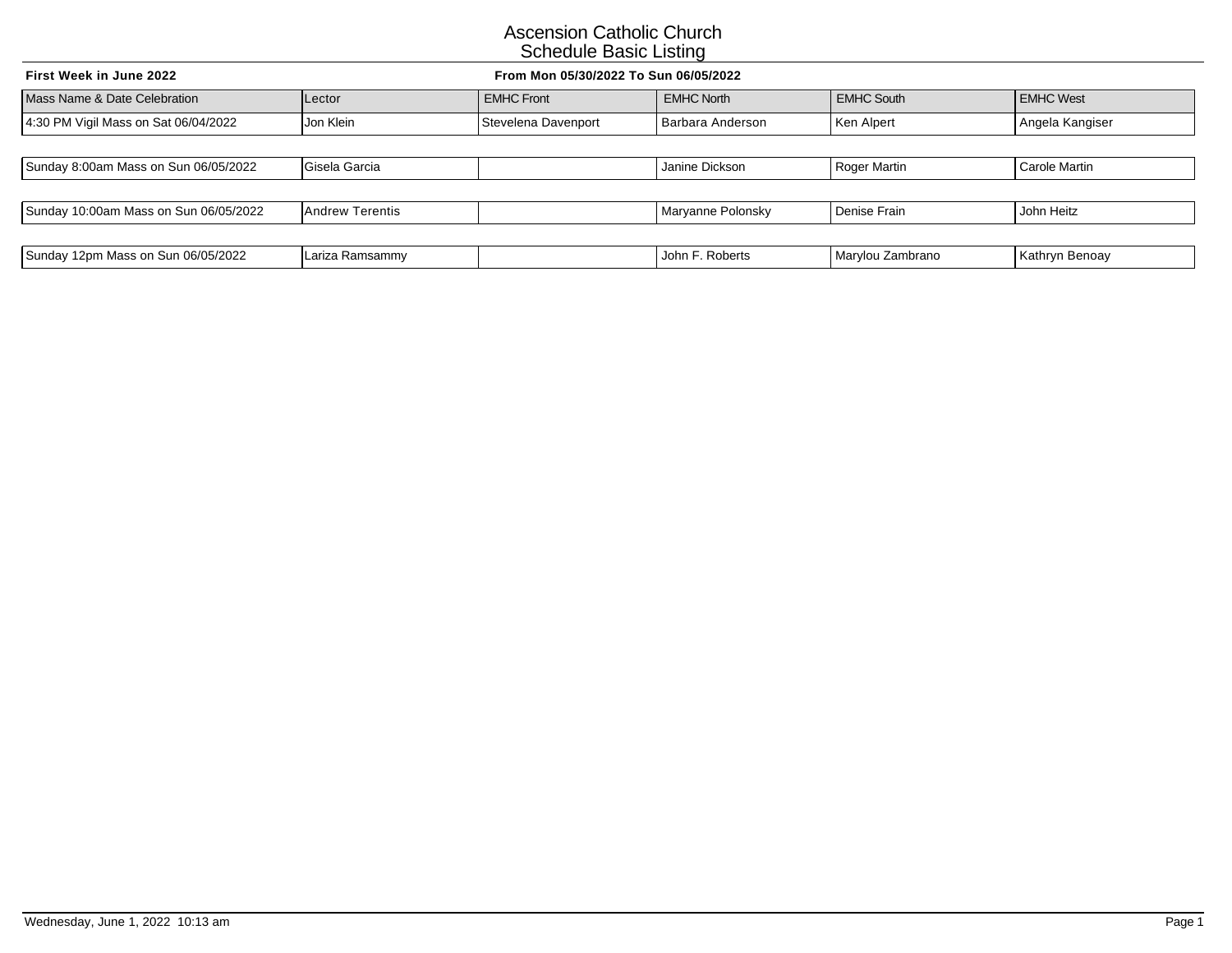| From Mon 06/06/2022 To Sun 06/12/2022<br>Second Week in June 2022 |                       |                   |                   |                   |                     |
|-------------------------------------------------------------------|-----------------------|-------------------|-------------------|-------------------|---------------------|
| Mass Name & Date Celebration                                      | Lector                | <b>EMHC Front</b> | <b>EMHC North</b> | <b>EMHC South</b> | <b>EMHC West</b>    |
| 4:30 PM Vigil Mass on Sat 06/11/2022                              | Barbara Anderson      | Barbara Anderson  | Marie Graham      | Gloria Klein      | Carolyn Bethmann    |
|                                                                   |                       |                   |                   |                   |                     |
| Sunday 8:00am Mass on Sun 06/12/2022                              | <b>Meredith Ellis</b> |                   | Meredith Ellis    | Cathy A Rhein     | Toni Sturm          |
|                                                                   |                       |                   |                   |                   |                     |
| Sunday 10:00am Mass on Sun 06/12/2022                             | Michael Altshuler     |                   | Nora Demars       | Karen Gelveles    | Dannielle Shumanski |
|                                                                   |                       |                   |                   |                   |                     |
| Sunday 12pm Mass on Sun 06/12/2022                                | Lariza Ramsammy       |                   | Monica Paez       | Juanita Lynch     | Kathryn Benoay      |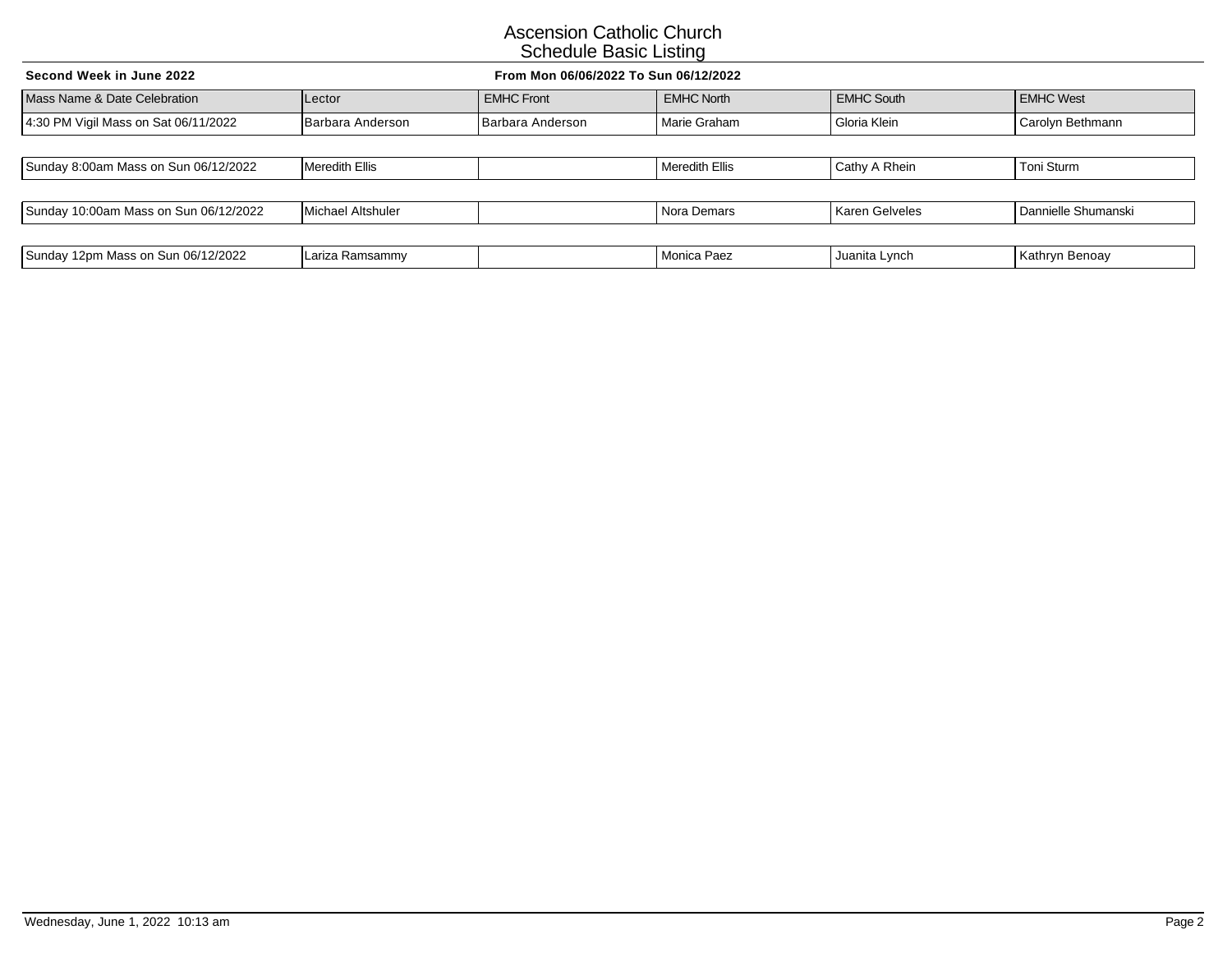| From Mon 06/13/2022 To Sun 06/19/2022<br>Third Week in June 2022 |                   |                   |                   |                       |                      |  |
|------------------------------------------------------------------|-------------------|-------------------|-------------------|-----------------------|----------------------|--|
| Mass Name & Date Celebration                                     | Lector            | <b>EMHC Front</b> | <b>EMHC North</b> | <b>EMHC South</b>     | <b>EMHC West</b>     |  |
| 4:30 PM Vigil Mass on Sat 06/18/2022                             | Meredith Ellis    | Karen Hoban       | Michael Alibrandi | Charlotte Spadoni     | Richard Spadoni      |  |
|                                                                  |                   |                   |                   |                       |                      |  |
| Sunday 8:00am Mass on Sun 06/19/2022                             | Gisela Garcia     |                   | Janine Dickson    | Todd Zielinski        | <b>Bradley Ellis</b> |  |
|                                                                  |                   |                   |                   |                       |                      |  |
| Sunday 10:00am Mass on Sun 06/19/2022                            | Michael Altshuler |                   | Diane Dennison    | Stephen Dennison      | JoAnne Cianfichi     |  |
|                                                                  |                   |                   |                   |                       |                      |  |
| Sunday 12pm Mass on Sun 06/19/2022                               | Monica Paez       |                   | John F. Roberts   | <b>Bonnie Nusrala</b> | Marylou Zambrano     |  |